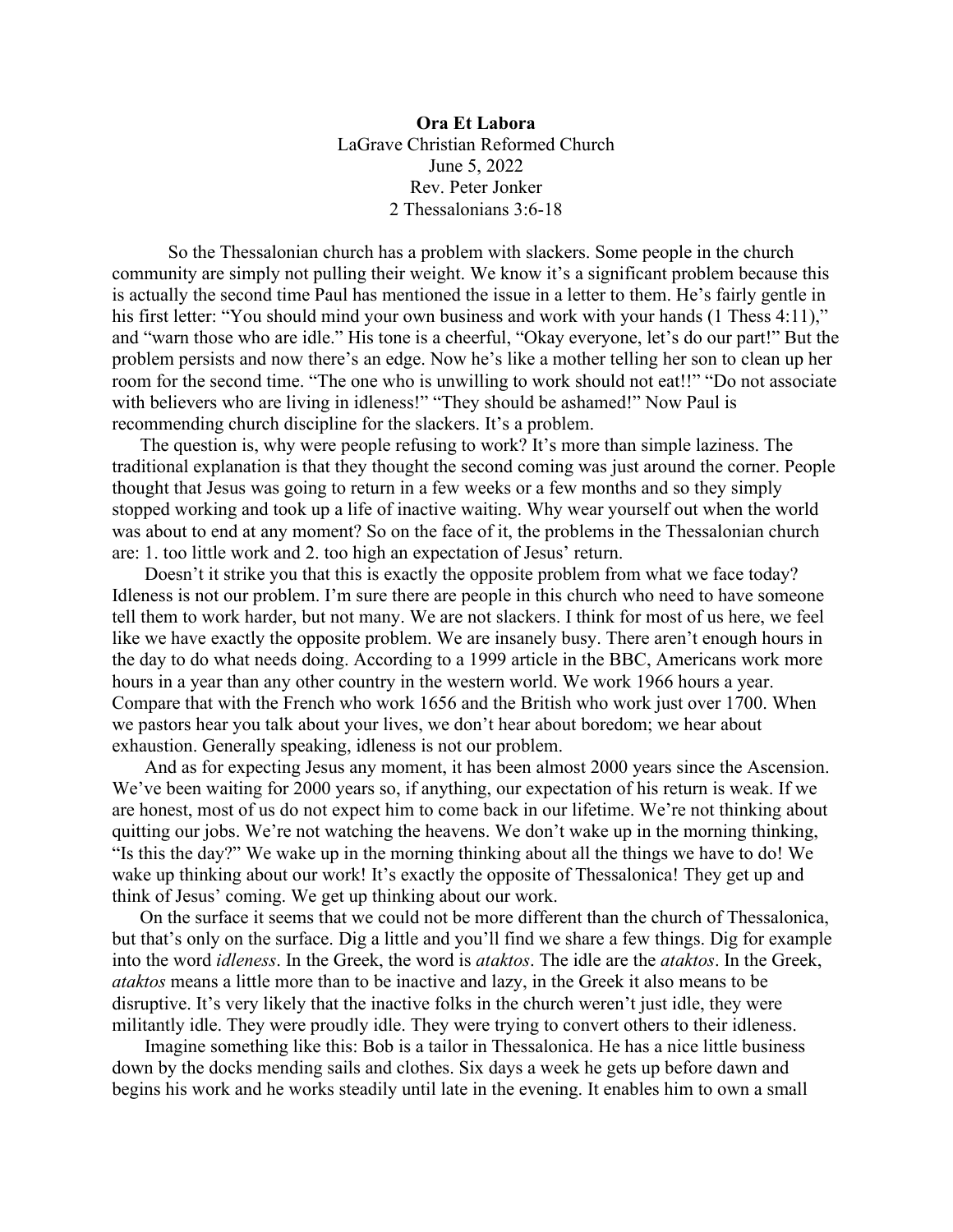house for him and his family and to practice charity: he gives to the church and helps out needy neighbors when he can. Bob has been a Christian for a few years now. He heard Paul preach when he came to town and he and his whole family were baptized. The little church was the center of his life now. He loves his church family. He loves Jesus.

 But there is a problem. In the congregation, there are a significant minority of people who are criticizing people like Bob. These people did not work, instead they spent every day down at the marketplace, hanging out together and singing songs about Jesus, praying, talking about how things would be when Jesus came back. They all used to have jobs. They all used to make a living with their hands just like Bob, but they abandoned all that once they became Christians. Now they lived day by day, working the system, living off charity, or as they liked to think of it, "living off the daily manna that the Lord sent." "We live by faith!!!" they said. "We have truly let go of this world! We have set our eyes on the heavenly city! We are laying up treasures in heaven! We are the really serious Christians; we live 100% of the time for Jesus!" These people had favorite slogans: Let Go and let God! The Lord will provide! Expect a miracle! When these people said stuff like that, Bob got the distinct impression that they were also saying that Bob did not live by faith, that Bob did not live 100% of the time for Jesus. That made him feel guilty, like a second class Christian. Sometimes he wondered, "If I were a real believer, if I really relied on God, maybe I shouldn't be in my shop all the time working on sails; maybe all that work means I'm earthly minded. Does Jesus want me to quit my job and spend my time singing and praying all the time? Is my faith weak and wimpy?" These inactive Christians were *ataktos* in the full sense of the word: they weren't just idle, they were disruptive. They were – to use the words of verse 11 – busybodies. They were insinuating their views into the church, making their idleness into a virtue, a badge of honor, a sign of faith.

So when Paul comes crashing down on these people in these verses, he's fighting something spiritually significant. This is not a passage which is meant to make unemployed people feel guilty. This is not a passage that a Christian can use against government policies of social assistance – Paul is not speaking out against welfare. He's not calling us to pull ourselves up by our own bootstraps. Paul is speaking against a distortion of the Christian faith. Paul is speaking against a kind of spirituality that pits work against faith, like they are opposing forces. Paul is speaking out against a kind of piety that says the more spiritual you are the less you're involved with human effort, the less you depend on human work.

And this spiritual distortion isn't just a Thessalonian thing; it's something that's always shown up in the church. A sort of extreme modern example of this is people who rely completely on faith for their healing. There are Christian people who reject the working of conventional medicine and choose instead to rely on faith to heal them. People who seek the help of doctors have insufficient faith; if you trusted God you would bring your problem to him in prayer with no secular backup plan to fall back on, you would prove you had faith and your faith would make you well. That's a pretty extreme stance. I don't think anyone here would go that far. But it's a modern way in which people set faith in Jesus over against hardworking human hands.

You sometimes see this same dynamic in church work. In seminary, there was a fellow student who didn't think you shouldn't prepare too much for sermons. You should just pray for the Spirit to give you the right words. If you worked too hard on your sermons you weren't showing enough faith. I remember talking to a person on a search committee for a church. The committee had done a lot of work looking for the right person for their congregation. They'd solicited names from the congregation. They'd listened to sermons. They'd talked to references. They'd read ministerial profiles. Traditional search committee work. But then one of the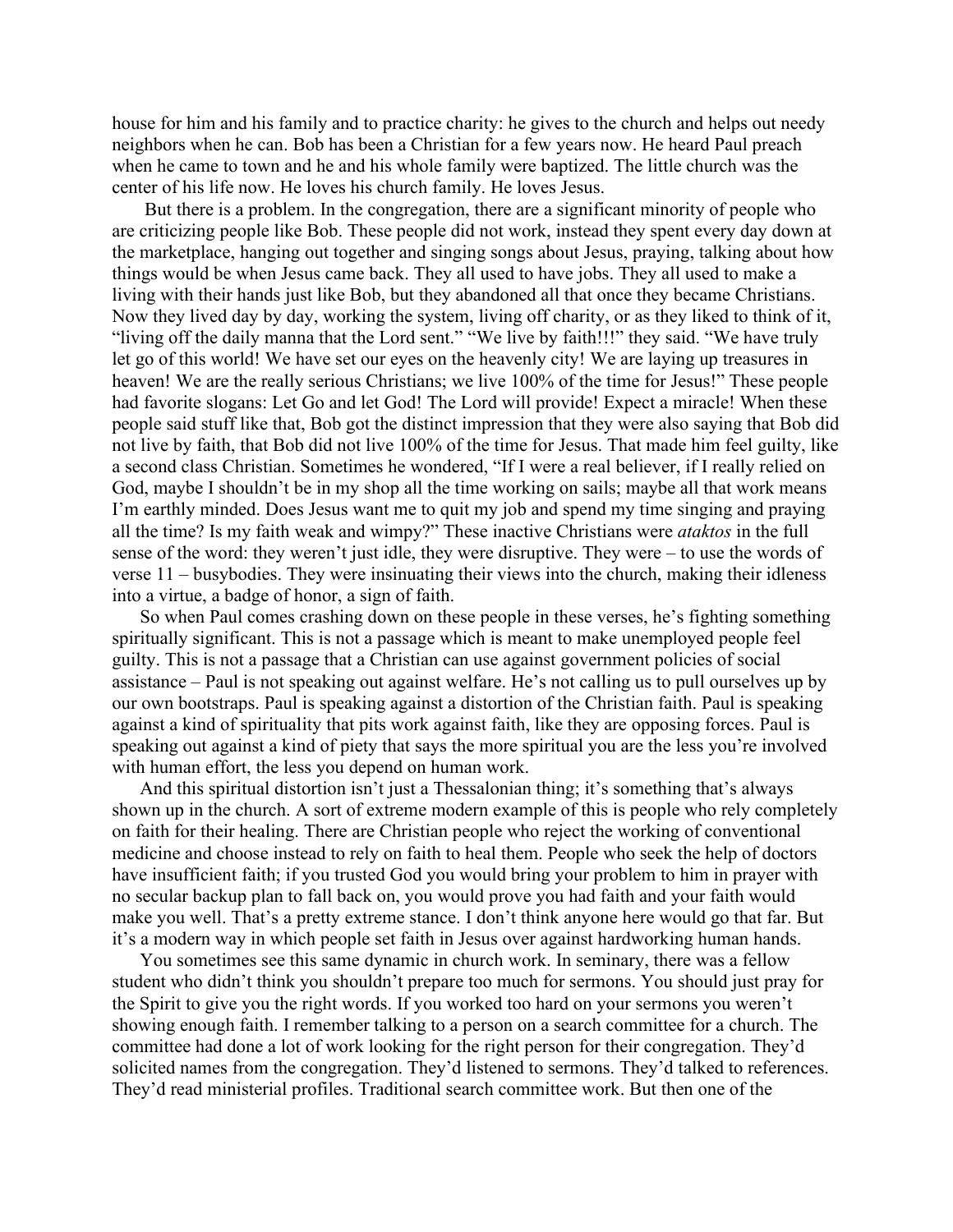members was travelling and happened to get into a conversation with a stranger who turned out to be a Christian Reformed minister looking for a call. They had a lovely talk and when he told the committee about the encounter they all agreed that this was the Holy Spirit showing them who they should call. Now I have no problem with them seeing the Spirit in this encounter. I do have a problem with the implication that the Spirit wasn't in their regular work. Like God only works through strange coincidences, like regular human work couldn't be Spirit-filled and Spiritled. It's a way of setting work over against faith.

Sometimes prayer itself becomes a pious substitute for hard work. Tony Campolo tells the story of a time when he went to a conference where there were a whole bunch of Christian people together to study and worship – there might have been 500 people there. At one of the sessions that he was leading, a person came forward and said that he had an urgent prayer request. Some mission person well known to the conference attenders had run into a problem and needed to pay \$6000 or they would lose their ministry. Everyone said, "We should pray about this, let's have a time of prayer, let's pray that God might deliver him from this situation." Campolo stood up at that point and said something like, "We don't need a prayer right now; we need a collection! Grab some baskets, let everyone search their heart and see what they can give, and let's see if we can help this man." A half an hour later they had more than enough to cover the debt. I imagine they still prayed that day, only it was a prayer of thanksgiving for God's provision. I'm sure the people at the conference were good, hardworking people, but they were unintentionally doing exactly what the Thessalonians did. It is a mistake to spend all your time in acts of piety and devotion when what God needs is hard work.

Of course the opposite is true too. It is wrong to spend all your time in frantic work when what God needs from you are acts of piety and devotion. And while Paul warns the idle Thessalonians against too much prayer and pious talk, and not enough action, I wonder if he were writing the first letter to the LaGravers, would he warn us against idleness? Probably not. Everyone is different of course, but for us the danger isn't too much pious talk and not enough work, our problem is not that we are letting go and expecting God to take care of everything, if anything our problem is the opposite. Our problem is that we rely on our own strength, our own smarts, our own resources our own energy to solve our problems, and we don't really expect God to do anything. It's not only that we don't expect the second coming; we don't really expect any kind of coming, any kind of intervention from the living God. We think, if we don't do it, it won't happen at all. That's my spiritual danger.

To address this spiritual tension, the church fathers talked about *ora et labora.* Those are Latin words that mean prayer(ora) and work (labora). We need both together they said. The Thessalonians had too much ora and not enough labora, but we probably have too much labora and not enough ora. Paul's vision is hardworking hands and warm piety together. When both ora and labora are present and balanced in a life, that life preaches the gospel.

A middle aged woman works in a busy office environment. She's super vocal about her faith. She's not afraid to name Jesus in her daily conversations. She leads an office prayer gathering on Wednesday mornings. She's a "Hallelujah praise the Lord" kind of person. But she's not just talk! She excels in her work, she's accomplished and professional. Her faith gets from her mouth to her hands: When a frazzled coworker is cursing over a car that won't start in the parking lot at the end of a busy day she'll be the first to stop and help and offer a ride, offer a jump start. When she hears of a coworker who's having a hard time, she's the first to show up with a meal. Ora and Labora in balance. That person's life preaches a gospel. God reveals himself in a life like that.